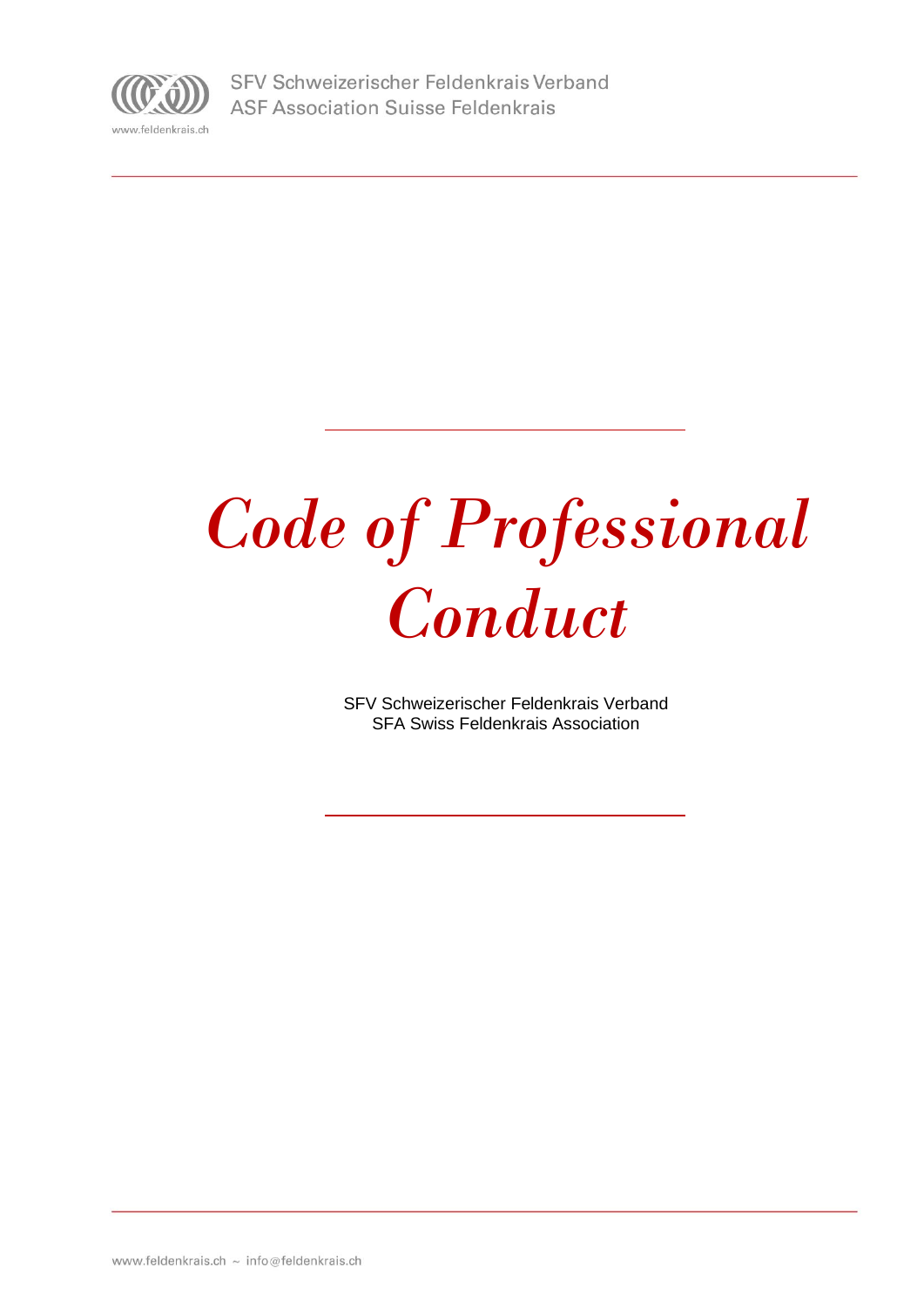

# **Content Article**

| Ш  | <b>Purpose of the Code of Professional Conduct</b>                                                                                                                                                                                                                                                                                                                                                                                                                                                                                                     |                                                                                                       |
|----|--------------------------------------------------------------------------------------------------------------------------------------------------------------------------------------------------------------------------------------------------------------------------------------------------------------------------------------------------------------------------------------------------------------------------------------------------------------------------------------------------------------------------------------------------------|-------------------------------------------------------------------------------------------------------|
|    | Purpose of the Code of Professional Conduct<br>Sole competency<br>Disputes of material nature                                                                                                                                                                                                                                                                                                                                                                                                                                                          | 1<br>$\overline{c}$<br>3                                                                              |
| Ш  | <b>Professional ethical standards</b>                                                                                                                                                                                                                                                                                                                                                                                                                                                                                                                  |                                                                                                       |
| 1. | <b>Principles</b><br>Duties of Feldenkrais Practitioner<br>Practising the profession                                                                                                                                                                                                                                                                                                                                                                                                                                                                   | 4<br>5                                                                                                |
| 2. | <b>Conduct with clients</b><br>Working principles<br>Accepting and declining a teaching or therapy assignment<br>Setting<br>Therapeutic presence<br>Assessing the treatment process, evaluation and quality assurance<br>Professional relationships<br>Working with groups<br>Controversial measures<br>Employed activity<br>Duty to provide information and educate<br>Limits of professional performance capability<br>Second opinion<br>Confidentiality to protect the client<br>Recording and retention obligation<br>Right of information<br>Fees | 6<br>$\overline{7}$<br>8<br>9<br>10<br>11<br>12<br>13<br>14<br>15<br>16<br>17<br>18<br>19<br>20<br>21 |
| 3. | <b>Conduct in public</b><br>Service for the public health<br>Information and advertising<br>Permissible information<br>Inadmissible advertising<br>Restrictions for certain advertising media<br>Public appearance, publicity                                                                                                                                                                                                                                                                                                                          | 22<br>23<br>24<br>25<br>26<br>27                                                                      |
| 4. | <b>Conduct with colleagues</b><br>Cooperative behaviour, inadmissible criticism<br><b>Cooperation of Feldenkrais Practitioners</b><br>Alienation<br>Settling disputes                                                                                                                                                                                                                                                                                                                                                                                  | 28<br>29<br>30<br>31                                                                                  |
| 5. | Other regulations on exercising the profession<br>Contractual commitments<br>Reports and expert opinions<br>Liability insurance<br>Acceptance of gifts<br>Further education events and sponsoring<br>Supervision<br>Research<br>Other health professions<br>Conduct outside of work                                                                                                                                                                                                                                                                    | 32<br>33<br>34<br>35<br>36<br>37<br>38<br>39<br>40                                                    |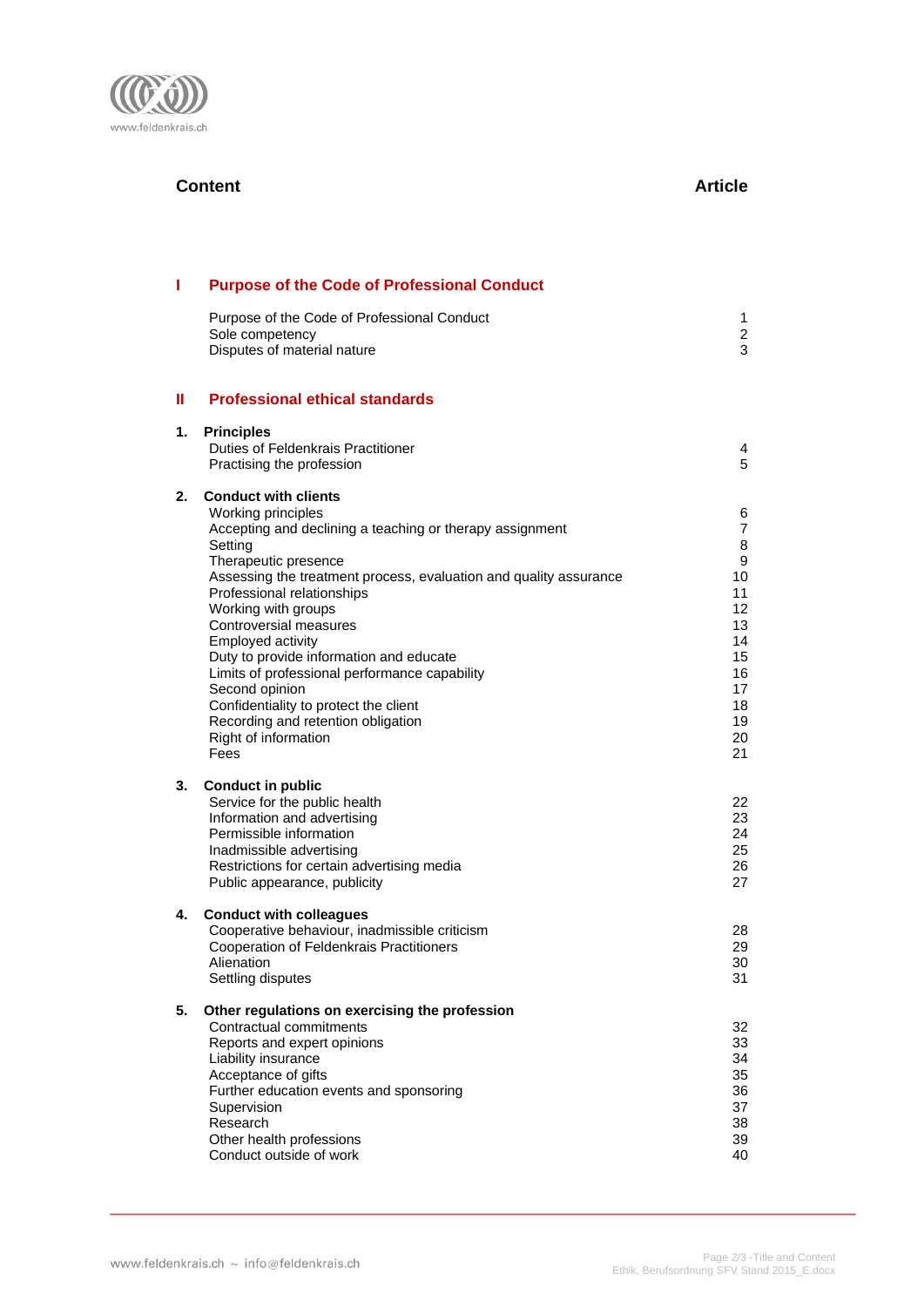

# **III Scope of Code of Professional Conduct and composition of Ethics Committee**

| Scope and forming of committee      | 41 |
|-------------------------------------|----|
| Composition of the Ethics Committee | 42 |
| Domicile and meeting venue          | 43 |
| Obligation of acceptance            | 44 |
| Confidentiality                     | 45 |
| Refusal and withdrawal              | 46 |

# **IV Professional ethics proceedings**

| Limitation period                                                            | 47 |
|------------------------------------------------------------------------------|----|
| Acting on a report                                                           | 48 |
| Withdrawal of complaint and settlement; death, retiring from the association | 49 |
| Suspension of proceedings                                                    | 50 |
| Representation of parties and legal aid                                      | 51 |
| Advance on costs                                                             | 52 |
| Inspection obligations                                                       | 53 |
| The public                                                                   | 54 |
| Complaint                                                                    | 55 |
| Submitting a complaint                                                       | 56 |
| Opinion                                                                      | 57 |
| Further exchange of documents                                                | 58 |
| Consequences of default                                                      | 59 |
| Agreement                                                                    | 60 |
| Summons to the main hearing                                                  | 61 |
| Circulating and inspecting files                                             | 62 |
| Obligation to appear                                                         | 63 |
| Evidence                                                                     | 64 |
| Witnesses                                                                    | 65 |
| <b>Experts</b>                                                               | 66 |
| Interrogation of the parties                                                 | 67 |
| <b>Minutes</b>                                                               | 68 |
| Taking evidence                                                              | 69 |
| Party presentations                                                          | 70 |
| Assessment of evidence and decision                                          | 71 |
| Cost of proceedings                                                          | 72 |
| Final decision and legal challenge                                           | 73 |

# **V Sanctions**

# **VI Enforcement**

| Enforcement     | 77 |
|-----------------|----|
| Notifications   | 78 |
| Archiving files | 79 |
| Reporting       | 80 |

# **VII Final provisions**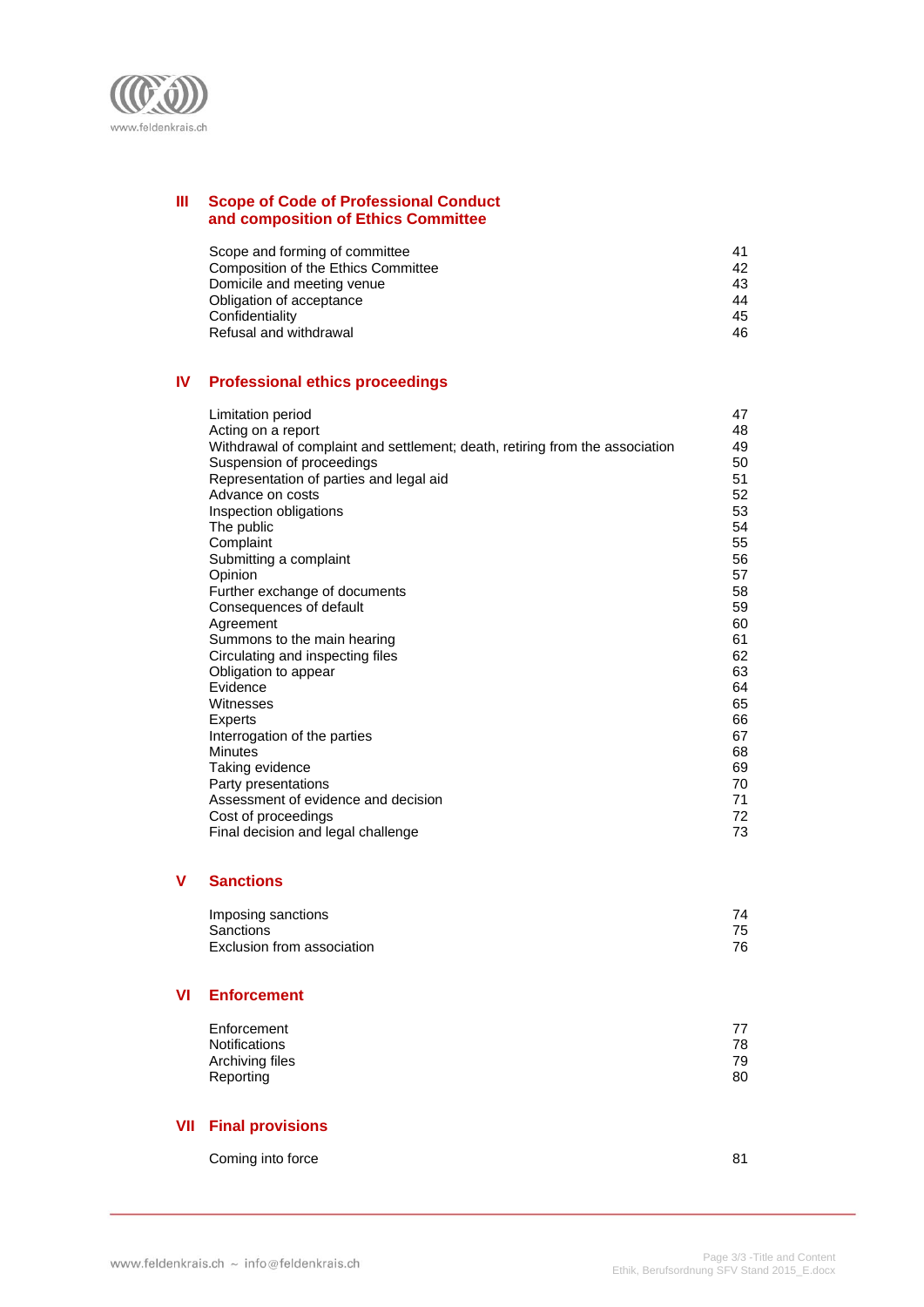

# **I Purpose of the Code of Professional Conduct**

#### *Art. 1*

<sup>1</sup> The Code of Professional Conduct regulates the conduct of Feldenkrais Practitioners of the SFA towards clients, colleagues, other partners in the health care system and in the educational environment, as well as the conduct in public.

2 Its purpose is:

- to maintain trust between Feldenkrais practitioner and client
- to promote integrity and competence in the Feldenkrais work
- to ensure the quality of Feldenkrais work
- to promote the reputation and freedom of the Feldenkrais Practitioner's profession
- to promote professional conduct
- to avoid and punish unprofessional behaviour

#### *Art. 2*

The Ethics Committee is exclusively responsible for the implementation of the professional ethics procedure, subject to appeal and execution.

## *Art. 3*

Disputes of material nature are not resolved by the Ethics Committee.

# **II Professional ethical standards**

#### **1. Principles**

#### **Duties of Feldenkrais Practitioner**

**Practising the profession**

**Purpose of the Code of Professional Conduct**

**Sole competency**

**Disputes of material nature**

> *Art. 4* It is the duty of Feldenkrais Practitioners to promote, maintain or restore the health, self-responsibility and autonomy of clients and to strengthen their self-organisation and self-regulation.

#### **2. Conduct with clients**

#### *Art. 5*

<sup>1</sup> Feldenkrais Practitioners practice their profession carefully and conscientiously. Prerequisites are personal integrity and professional competence.

<sup>2</sup> Feldenkrais Practitioners use their skills in education, prevention and therapy for the benefit of their clients. In doing so the respect the principle of cost efficiency.

- <sup>3</sup> Feldenkrais Practitioners strive to take the necessary measures to ensure the quality of their work.
- <sup>4</sup> Feldenkrais Practitioners act responsibly and conscientiously. They remain within their own area of competence, do not make medical diagnoses and do not make promises of healing.

# *Art. 6*

**Working principles**  $1$  Feldenkrais work is to be carried out with respect for human dignity and the personality, will, values and rights of the client.

Feldenkrais Practitioners must not abuse any relationship of dependency resulting from their work as therapists or teachers, whether emotional, sexual, material, religious or political.

Feldenkrais Practitioners use their position of authority to promote the personal development and autonomy of their clients and in no way for their own personal advancement.

<sup>4</sup> Feldenkrais Practitioners respect the decisions of their clients unless they are harmful to them or others.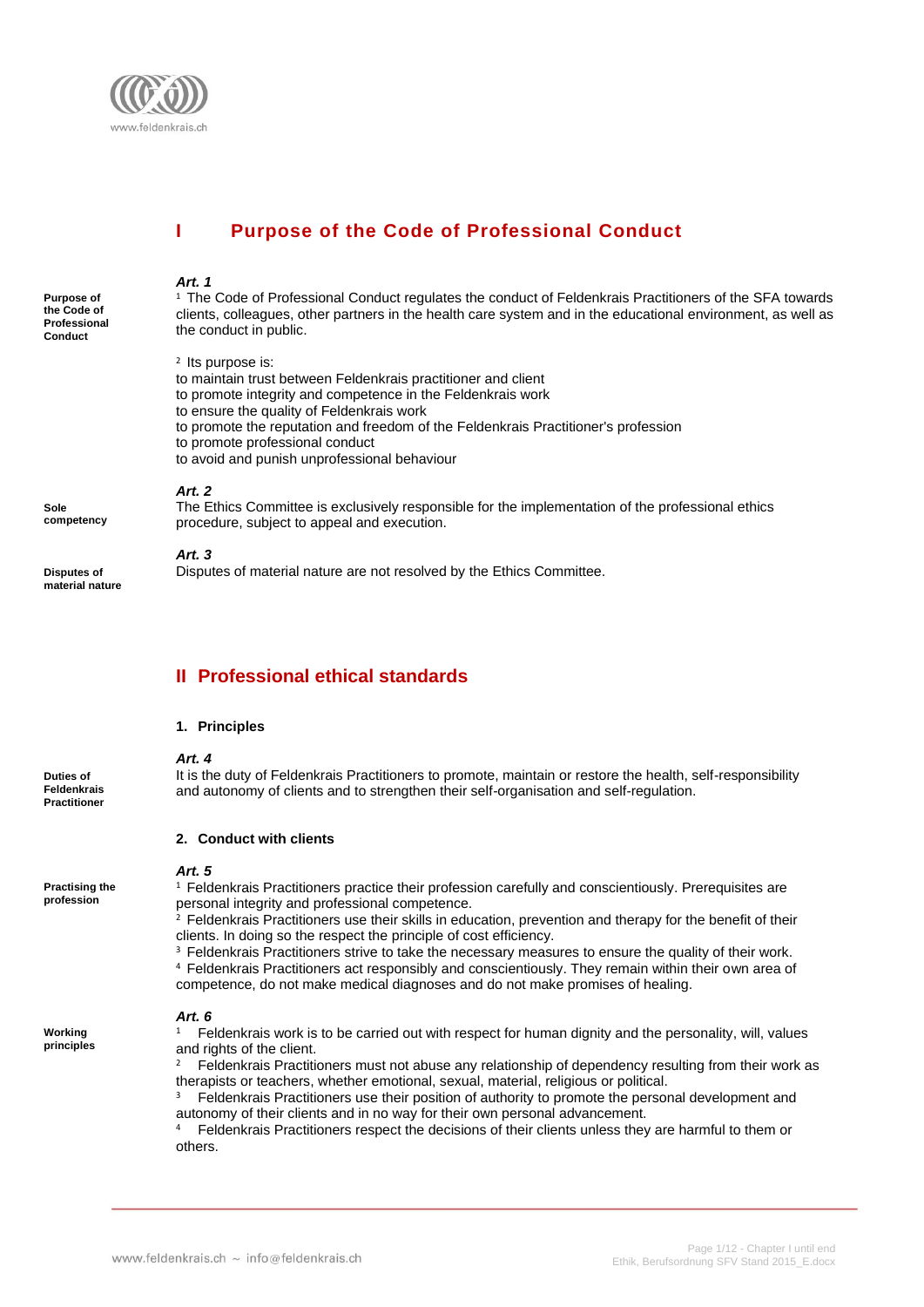

<sup>5</sup> Feldenkrais Practitioners accompany their clients' process with equal care and integrity. Neither social position, religious or political beliefs, gender or orientation nor ethnicity play a role. If they cannot guarantee the above requirements, they seek help in supervision or carefully end the pedagogical or therapeutic relationship.

#### *Art. 7*

**Accepting and declining a teaching or therapy assignment**

**Setting**

**Therapeutic presence**

**Assessment of the course of the process, evaluation and quality assurance** Feldenkrais Practitioners respect the right of their clients to freely choose or change practitioners. On the other hand, Feldenkrais Practitioners are also free to accept or decline a clarification, teaching or therapy assignment.

#### *Art. 8*

<sup>1</sup> Feldenkrais Practitioners provide an appropriate working environment, taking into account the protection of the personality of their clients.

 $2$  Feldenkrais Practitioners carefully design the beginning and end of the educational/therapeutic process They strive to ensure continuity. They inform clients about possible process interruptions as far as these are known in advance.

<sup>3</sup> Feldenkrais Practitioners usually stay with the agreed frequency of sessions and work towards the agreed goal or renegotiate it.

#### *Art. 9*

<sup>1</sup> Feldenkrais Practitioners are emotionally and mentally present during group and individual sessions. They are in touch with their own emotions and those of the client and thus connected to the process.

<sup>2</sup> Feldenkrais Practitioners respect the personal boundaries of their clients.

<sup>3</sup> Feldenkrais Practitioners address issues on a contractual, interpersonal and other levels in an appreciative and empathetic way and observe transference and countertransference in the educational or therapeutic process. They shape the verbal and non-verbal dialogue with clients in a respectful and equal manner.

<sup>4</sup> Feldenkrais Practitioners report appropriately on their perceptions of the client as well as on the interaction between them. If required by the course of the process, Feldenkrais Practitioners will explain their own feelings, mistakes or shortcomings to the client.

#### *Art. 10*

<sup>1</sup> Feldenkrais Practitioners regularly assess the course of the process and evaluate it for themselves and in dialogue with clients. In doing so they observe the transferability, i.e. the effects of the process on everyday life as well as the effects of everyday life on the process. They check the appropriateness of their interventions and the process of educational / therapeutic interaction. This assessment forms the basis for further actions.

 $2$  Feldenkrais Practitioners take into account the client's state of health. If the situation requires it, they advise them to seek appropriate help from other professionals. If critical health reactions occur during the process, Feldenkrais Practitioners are obliged to seek assistance and, if necessary, consult other professionals.

<sup>3</sup> Feldenkrais Practitioners discuss future goals and/or a possible termination of the process with the client.

interfere with the educational/therapeutic process. They are aware that social contacts outside the process can create complications. They avoid educational or therapeutic relationships with employees,

**Professional relationships** *Art. 11*  Feldenkrais Practitioners are aware of relationships they have directly or indirectly with clients which may

close friends or relatives where possible.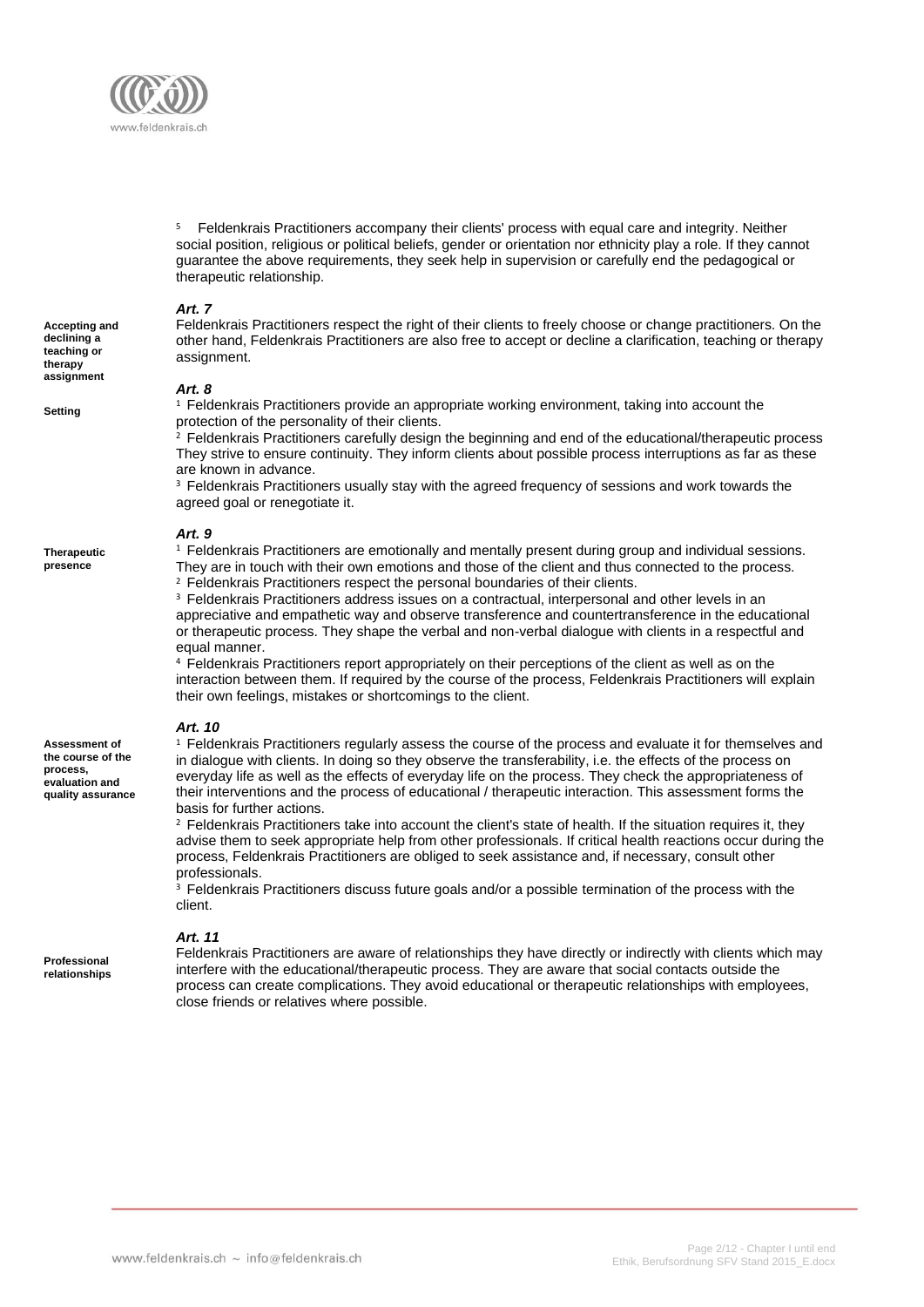

| Working with<br>groups                                        | Art. 12<br><sup>1</sup> Feldenkrais Practitioners are aware of the complex situation and interactions within a group. They use<br>their interventions in a way that takes into account the needs of all group members.<br><sup>2</sup> Feldenkrais Practitioners urge group members to maintain confidentiality regarding what happens<br>within the group.<br><sup>3</sup> Feldenkrais Practitioners encourage respectful interaction between group members.                                                                                                                                                                                                                                                                                                                                                                                                                                                                                                                                                                                              |
|---------------------------------------------------------------|------------------------------------------------------------------------------------------------------------------------------------------------------------------------------------------------------------------------------------------------------------------------------------------------------------------------------------------------------------------------------------------------------------------------------------------------------------------------------------------------------------------------------------------------------------------------------------------------------------------------------------------------------------------------------------------------------------------------------------------------------------------------------------------------------------------------------------------------------------------------------------------------------------------------------------------------------------------------------------------------------------------------------------------------------------|
| <b>Controversial</b><br>measures                              | Art. 13<br>The practice or recommendation of controversial educational or therapeutic practices is considered<br>inadmissible if it is carried out in disregard of basic findings of medical or educational science and by<br>exploiting the trust, ignorance, credulity or helplessness of a client.                                                                                                                                                                                                                                                                                                                                                                                                                                                                                                                                                                                                                                                                                                                                                      |
| Employed<br>activity                                          | Art. 14<br><sup>1</sup> Employed Feldenkrais Practitioners are not allowed to act in their own name in the context of their<br>employment. They ensure that it is sufficiently clear with whom the client enters into the treatment<br>contract.<br><sup>2</sup> The Code of Professional Conduct also applies when Feldenkrais Practitioners work on a contract or<br>employment basis.                                                                                                                                                                                                                                                                                                                                                                                                                                                                                                                                                                                                                                                                   |
| Duty to provide<br>information and                            | Art. 15<br><sup>1</sup> At the beginning of a process Feldenkrais Practitioners inform their clients openly and objectively about<br>the method, its goals and limitations, the forms of intervention, the frequency of sessions, the length of<br>sessions and the expected duration of the process.<br><sup>2</sup> Feldenkrais Practitioners do not inform their clients about medical findings. If necessary Feldenkrais<br>Practitioners refer their clients to suitable specialists.<br><sup>3</sup> Feldenkrais Practitioners commit themselves to a clear fee agreement with the client at the beginning<br>of the assignment. In doing so they follow the fee recommendations of the SFA.<br><sup>4</sup> Feldenkrais Practitioners make an agreement on the payment of missed hours at the first meeting.<br>These may not be charged to the client's insurer.<br><sup>5</sup> Feldenkrais Practitioners will make sure that the client has clarified how the costs will be covered.                                                             |
| <b>Limits of professional</b><br>performance<br>capability    | Art. 16<br><sup>1</sup> Feldenkrais practitioners are aware of the limits of their abilities and possibilities. If the client's welfare<br>so requires, they consult professionals from other medical professions or social services. They are<br>committed to good cooperation between all parties involved.<br><sup>2</sup> Feldenkrais Practitioners who are impaired by illness, bias or personal crises take appropriate<br>precautions to protect themselves and their clients from mistakes.<br><sup>3</sup> Feldenkrais Practitioners continually develop professionally and personally and maintain their own<br>balance.                                                                                                                                                                                                                                                                                                                                                                                                                         |
| Second<br>opinion                                             | Art. 17<br>If the client wishes to consult another specialist on his or her own initiative, they must be advised to the<br>best of their knowledge.                                                                                                                                                                                                                                                                                                                                                                                                                                                                                                                                                                                                                                                                                                                                                                                                                                                                                                        |
| <b>Confidentiality for</b><br>the protection of the<br>client | Art. 18<br><sup>1</sup> Client confidentiality must be maintained. The Feldenkrais Practitioner is obliged to maintain secrecy<br>about everything that is entrusted or otherwise becomes known to the Feldenkrais Practitioners in the<br>course of their work, subject to the release from client confidentiality and the obligation to provide<br>information in official or judicial proceedings. This also applies after termination of the professional<br>relationship. Client confidentiality also applies to the family members and employers of clients as well as<br>to insurers.<br><sup>2</sup> Feldenkrais Practitioners must inform all persons who gain insight into their practice about the<br>obligation of secrecy and obligate them in writing to observe it.<br><sup>3</sup> Client confidentiality also applies to colleagues and other professionals. Otherwise, the client's consent<br>must be obtained.<br><sup>4</sup> In legal proceedings against a client in which the Feldenkrais Practitioner is a party, the client must |

apply to the SFA Ethics Committee for release from client confidentiality.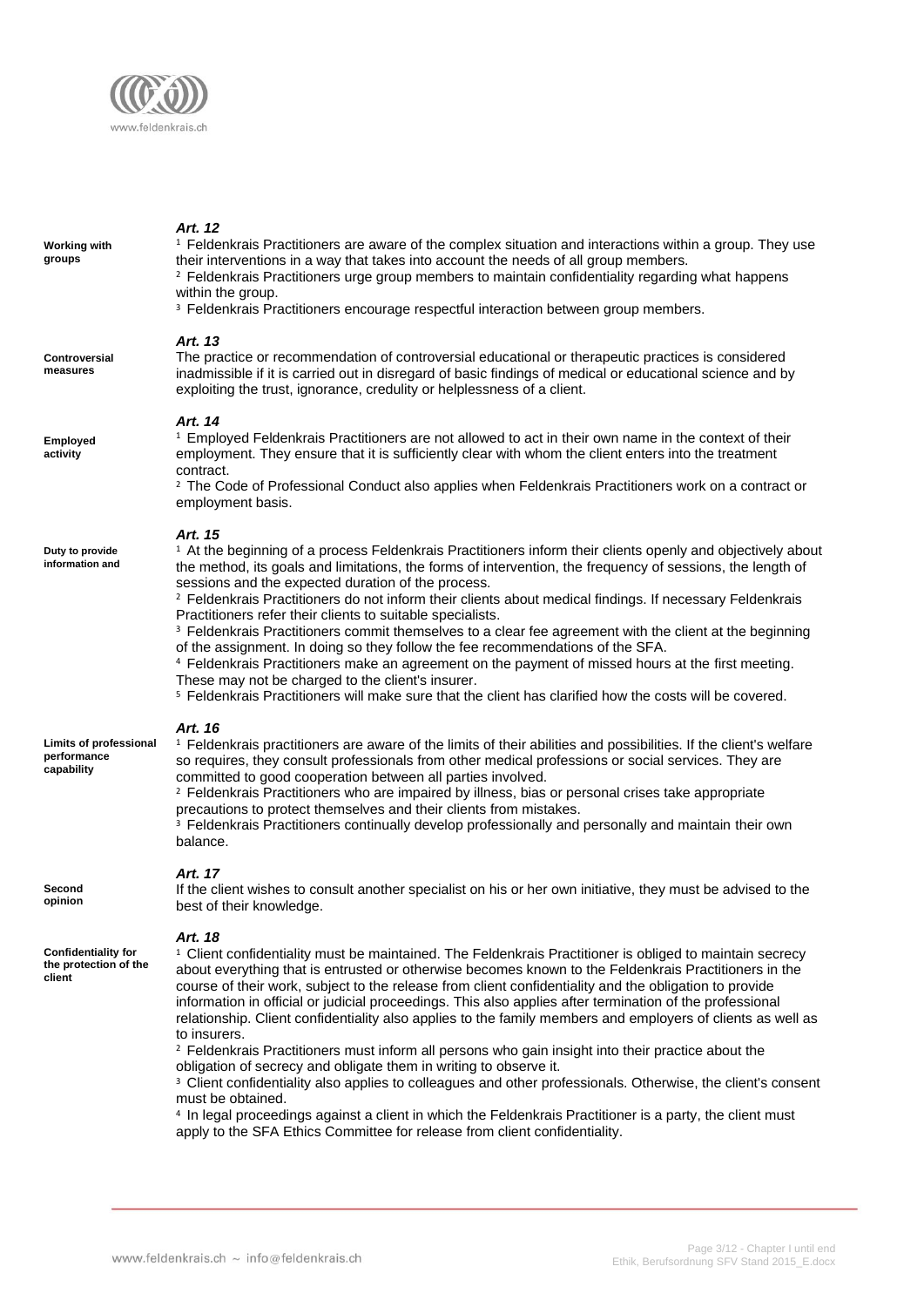

**Recording and retention obligation**

<sup>1</sup> Feldenkrais Practitioners maintain client documentation. This includes the goal of the assignment, interventions, process steps and client feedback.

<sup>2</sup> These must be kept for at least ten years after the last entry.

<sup>3</sup> Feldenkrais Practitioners ensure that all documents containing information of a confidential nature are protected from access by third parties.

The use of client data for supervision, training and publication purposes is only permitted without the client's consent if no conclusion can be drawn as to the client's identity.

#### *Art. 20*

<sup>1</sup> Clients can request information about their client documentation. Copies must be made and handed over on request.

<sup>2</sup> Feldenkrais Practitioners may refuse, restrict or delay the provision of information if the overriding interests of third parties or their own overriding interests so require.

#### *Art. 21*

 $1$  The fee claim must be reasonable. The basis for the calculation is the collective agreements made at the beginning of the assignment. The special circumstances of the individual case, in particular the time required and the financial circumstances of the client must be taken into account. The client is entitled to receive a transparent invoice.

<sup>2</sup> Feldenkrais practitioners are free to treat clients free of charge.

#### **3. Conduct in public**

#### *Art. 22*

<sup>1</sup> Feldenkrais Practitioners are committed to the promotion of health and health maintenance of the population. In particular, they are committed to personal development and self-responsibility. <sup>2</sup> Within the framework of their personal and professional resources, they promote the achievement of these goals.

#### *Art. 23*

<sup>1</sup> Feldenkrais Practitioners will disclose their professional qualifications and any other information necessary for clients or other professionals in a restrained manner. They do not impose their services and do not promise unrealistic results.

<sup>2</sup> Feldenkrais Practitioners refrain from any unobjective advertising based on untrue claims.

<sup>3</sup> Feldenkrais Practitioners are committed to ensuring that no third party engages in unlawful advertising for their direct or indirect benefit.

#### *Art. 24*

Information is considered necessary for the public if it provides an overview of the method and mode of action and facilitates the selection of the appropriate expert. For example:

- a) Technical qualification
- b) Professional career
- c) Age of the professional and his/her language skills
- d) Home visits
- e) Acceptance of new clients
- f) Information about forms of cooperation and partners.
- g) Contractual relationships with health insurers
- h) Services offered and other therapy methods
- i) Membership of professional associations
- j) Practice opening hours
- k) Reference to specialization

**Right of access to information**

**Fees**

**Service for the public health**

**Information and advertising**

**Permissible information**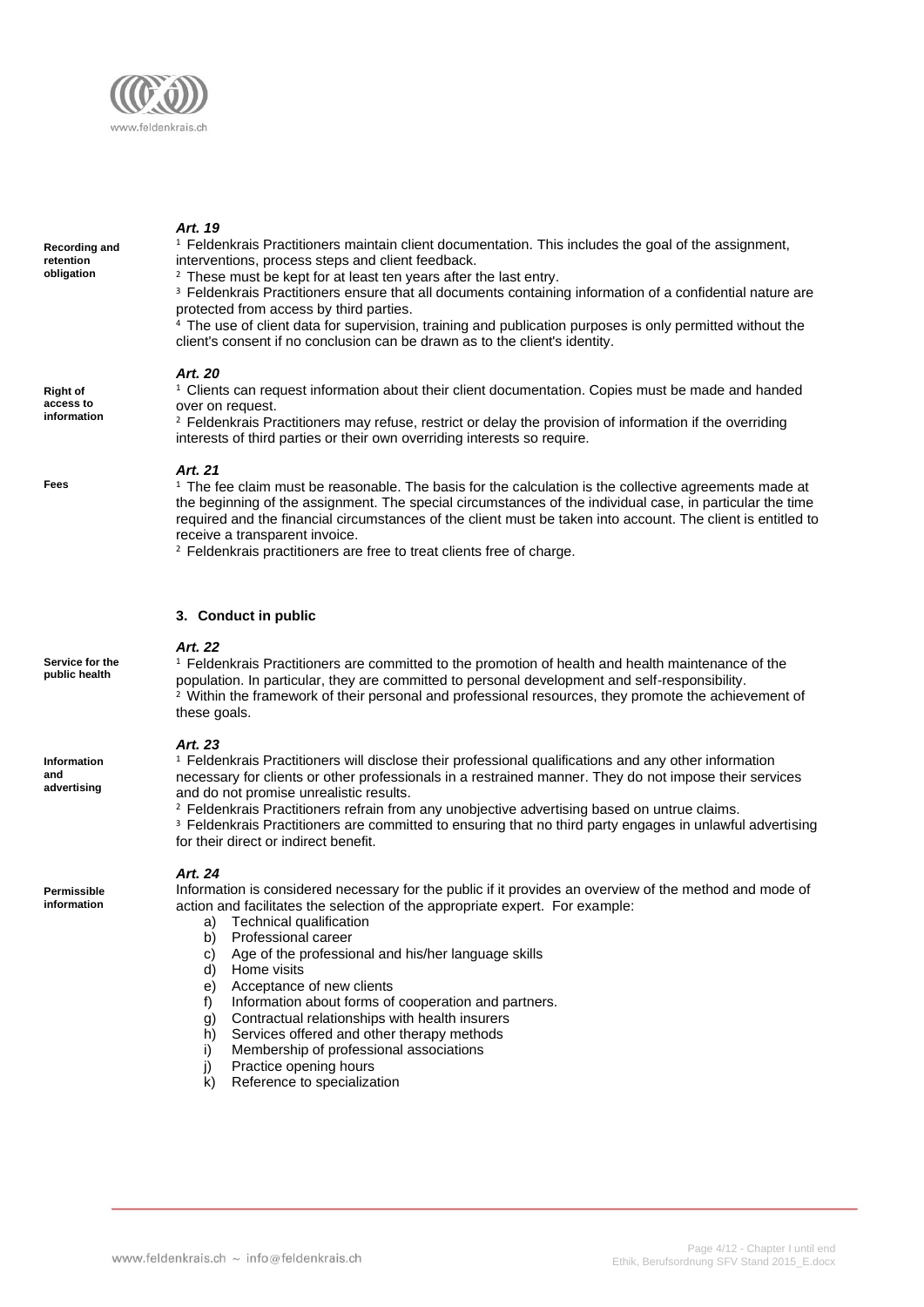

1 Information is irrelevant if it does not maintain the required educational or therapeutic objectivity and experience or if its form or content does not meet the information needs of the client or the specialist. <sup>2</sup> Untrue is information that does not correspond to the facts.

- <sup>3</sup> Information damages the reputation of the profession of Feldenkrais Practitioner in particular if
	- a) it compares and refers to professionals with disparaging remarks about colleagues, their work and their educational or therapeutic methods;
	- b) it serves the purpose of self-advertising or presents one's own activity in a way that is either advertising or blatant;
	- c) it arouses unjustified expectations in the audience or is otherwise misleading or deceptive;
	- d) it is unworthy or immoral.

## *Art. 26*

<sup>1</sup> On the practice sign, the letterhead, invoice forms or internet entries, the information pursuant to Art. 24 may be given.

2 Information in accordance with Art. 24 may be published in official and private registers, excluding information on the professional career and acceptance of clients.

#### *Art. 27*

<sup>1</sup> Public lectures and media work in press, radio and television are welcome. They should serve to inform the population about the method. The focus should be on the cause and not the person of the Feldenkrais Practitioner.

2 In the case of publishing activities, the names of Feldenkrais Practitioners, their professional qualifications and the place of work may be mentioned.

<sup>3</sup> One's own performance should not be emphasized, and the performance and methods of other medical professionals should not be judged disparagingly or polemically.

<sup>4</sup> Special care should be taken to avoid setting rigid standards or guidelines for educational or therapeutic action. In their public relations work Feldenkrais Practitioners do not raise unrealistic hopes

of healing or learning success.

<sup>5</sup> Feldenkrais Practitioners who speak out on professional political issues in the press, radio and television, even if their personal opinion differs from that of the Swiss Feldenkrais Association (SFA), point out the basic attitude of the Swiss Feldenkrais Association.

<sup>6</sup> All statements should clearly indicate in whose name they are made.

#### **4. Conduct with colleagues**

#### *Art. 28*

<sup>1</sup> Feldenkrais Practitioners cultivate collegial relationships among themselves that are based on honesty and respect.

<sup>2</sup> Any action that unjustifiably injures a colleague's personal or professional honour must be refrained from.

<sup>3</sup> Feldenkrais Practitioners will remain factual, objective and reserved in their statements to third parties about the treatment of a colleague.

#### *Art. 29*

<sup>1</sup> Feldenkrais Practitioners are committed to collegial cooperation among each other and with other professionals who treat the same client simultaneously or consecutively.

<sup>2</sup> Feldenkrais Practitioners take into account existing therapeutic relationships and act accordingly. They generally avoid competing therapy. If they still do so, they inform the other practitioner after consulting with the client.

<sup>3</sup> Feldenkrais Practitioners are required to provide the relevant observations and information to the professional treating the client beforehand, simultaneously or afterwards and to inform the them about previous sessions, if the client agrees.

**Restrictions for certain advertising media**

**Public appearance, publicity**

**Cooperative behaviour, inadmissible criticism**

**Cooperation of Feldenkrais Practitioners**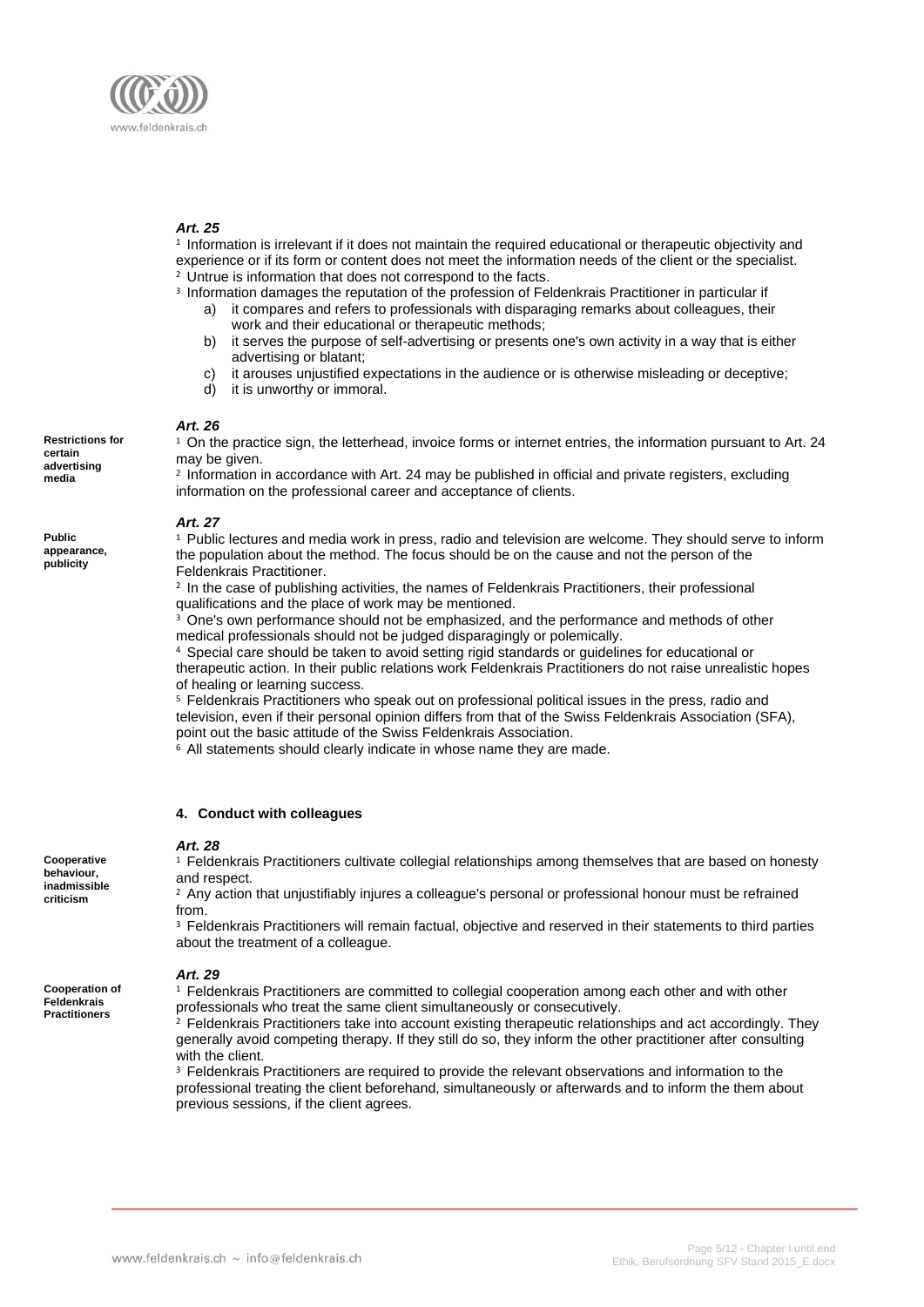

| <b>Alienation</b>                                    | Art. 30<br>Feldenkrais Practitioners must not encourage clients who are already treated by a colleague to change<br>Feldenkrais Practitioners.                                                                                                                                                                                                                                              |
|------------------------------------------------------|---------------------------------------------------------------------------------------------------------------------------------------------------------------------------------------------------------------------------------------------------------------------------------------------------------------------------------------------------------------------------------------------|
| Settling<br>disputes                                 | Art. 31<br>Disputes between colleagues which are based on a violation of the Rules of Professional Conduct, in<br>particular on uncooperative behaviour, shall be settled directly or through the mediation of a third party. If<br>the attempt at amicable settlement fails, the dispute must be brought before the Ethics Committee.                                                      |
|                                                      | 5. Other regulations on exercising the profession                                                                                                                                                                                                                                                                                                                                           |
| Contractual<br>commitments                           | Art. 32<br>Feldenkrais Practitioners make sure when signing contracts with employers and clients, landlords or<br>practice partners that they are not subject to instructions in their educational and therapeutic work which<br>are not compatible with the SFA's Code of Professional Conduct. In particular, they shall not enter into<br>any obligations to achieve a certain revenue.  |
| <b>Reports</b><br>and<br>expert<br>opinions          | Art. 33<br>Reports and expert opinions are documents. When issuing them Feldenkrais Practitioners have to take<br>all due care and correctly present their educational or therapeutic convictions. The purpose of the<br>documents, the date of issue and their recipients must be stated. The issuing of courtesy letters is not<br>permitted.                                             |
| Liability<br>insurance                               | Art. 34<br>Feldenkrais Practitioners provide adequate insurance against professional liability claims. In the event of<br>a liability claim, they try to find an extrajudicial solution in agreement with the injured party and insurers, if<br>necessary with the help of an independent expert.                                                                                           |
| Acceptance<br>of gifts                               | Art. 35<br>The acceptance of gifts from clients or third parties that exceed the usual level of small<br>acknowledgements, or of commissions for the assignment of clients, is not permitted.                                                                                                                                                                                               |
| <b>Further education</b><br>events and<br>sponsoring | Art. 36<br><sup>1</sup> The content and presentation of further education events organized by Feldenkrais Practitioners are to<br>be determined by them alone.<br><sup>2</sup> The acceptance of sponsor contributions from third parties for event costs is permitted.<br><sup>3</sup> Further training events should be well-founded and professional.                                    |
| <b>Supervision</b>                                   | Art. 37<br><sup>1</sup> Feldenkrais Practitioners who work as supervisors clearly point out the differences between<br>supervision and therapy and respect these boundaries and differences.<br><sup>2</sup> They do not accept relatives, close friends or clients as supervisors.                                                                                                         |
| Research                                             | Art. 38<br><sup>1</sup> In the interest of further development of the method and research into its effects, Feldenkrais<br>Practitioners should participate in studies and research projects according to their possibilities.<br><sup>2</sup> Research projects that could exceed the Code of Professional Conduct of the SFA must be submitted to<br>the Ethics Committee for discussion. |
| Other health<br>professions                          | Art. 39<br>Feldenkrais Practitioners respect and esteem the members of the other health care professions and the<br>importance of other forms of therapy in their work.                                                                                                                                                                                                                     |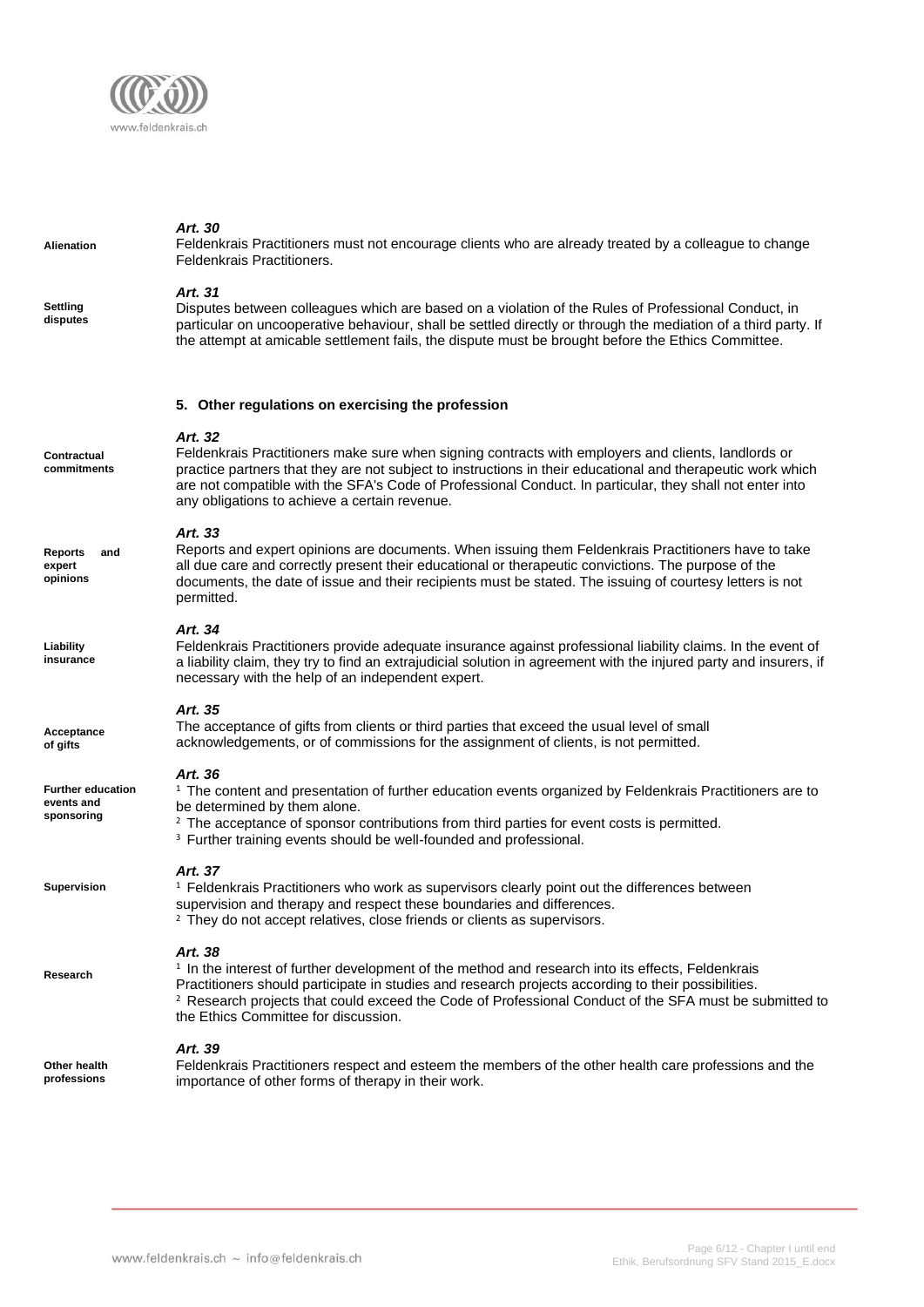

**Conduct outside of work**

Feldenkrais Practitioners avoid conduct at work and outside of work that damages the reputation or trustworthiness of the profession.

# **III Scope of Code of Professional Conduct and composition of ethics committee**

#### *Art. 41*

**Scope and forming of committee** 

**Composition of the Ethics** 

<sup>1</sup> The Code of Professional Conduct is binding for all members of the SFA. <sup>2</sup> To enforce the Code of Professional Conduct, the SFA forms an Ethics Committee which assesses the transactions assigned to it by the Code of Professional Conduct.

#### *Art. 42*

<sup>1</sup> In addition to the President, the Ethics Committee for conducting professional ethics proceedings shall be composed of four members of the Committee, both genders being represented. The Ethics Committee shall appoint a legal secretary to supervise the proceedings and keep the minutes. As a rule, the composition of the Ethics Committee should not be changed during the course of professional ethics proceedings.

<sup>2</sup> If the President is prevented from attending, he or she shall designate from among the members of the Ethics Committee a chairperson who shall have the powers of the President for these proceedings. If the President withdraws, the other members of the Ethics Committee shall appoint a chairperson from among their number.

<sup>3</sup> The President shall issue the necessary orders to conduct the proceedings. The Committee may decide by majority vote to not take part, to discontinue the proceedings or to release the members of the Committee from their professional secrecy by correspondence.

## *Art. 43*

The seat of the Ethics Committee is at the headquarters of the SFA. However, the meetings may be held at any other place in Switzerland.

### *Art. 44*

The Ethics Committee and each member of the Committee shall be obliged to deal with the business falling within or assigned to their competence. The provisions on suspension remain reserved.

### *Art. 45*

All members of the Ethics Committee or persons involved in the business are bound to absolute secrecy about all perceptions they make in connection with the handling of the business assigned to them.

#### *Art. 46*

<sup>1</sup> A person belonging to the Ethics Committee may be rejected,

- a) if he/she is in a relationship with one of the parties as a spouse, fiancé, relative or in-law; b) if he/she has already acted as a representative of one of the parties in the dispute, or as a
- witness or expert witness, or if he/she has given advice in the dispute; c) if he/she or a person related or related by marriage to them is in civil or criminal proceedings with one of the principal or secondary parties or has been in such proceedings within a period of one year prior to the beginning of the professional ethics proceedings;
- d) if there are other facts which are likely to make the person appear prejudiced and to arouse suspicion about their impartiality.

 $2$  A person belonging to the Ethics Committee who knows that there is a reason for refusal is obliged to inform the Ethics Committee. The latter shall decide on the rejection ex officio.

**Domicile and meeting venue**

**Obligation of acceptance**

**Confidentiality**

**Refusal and withdrawal**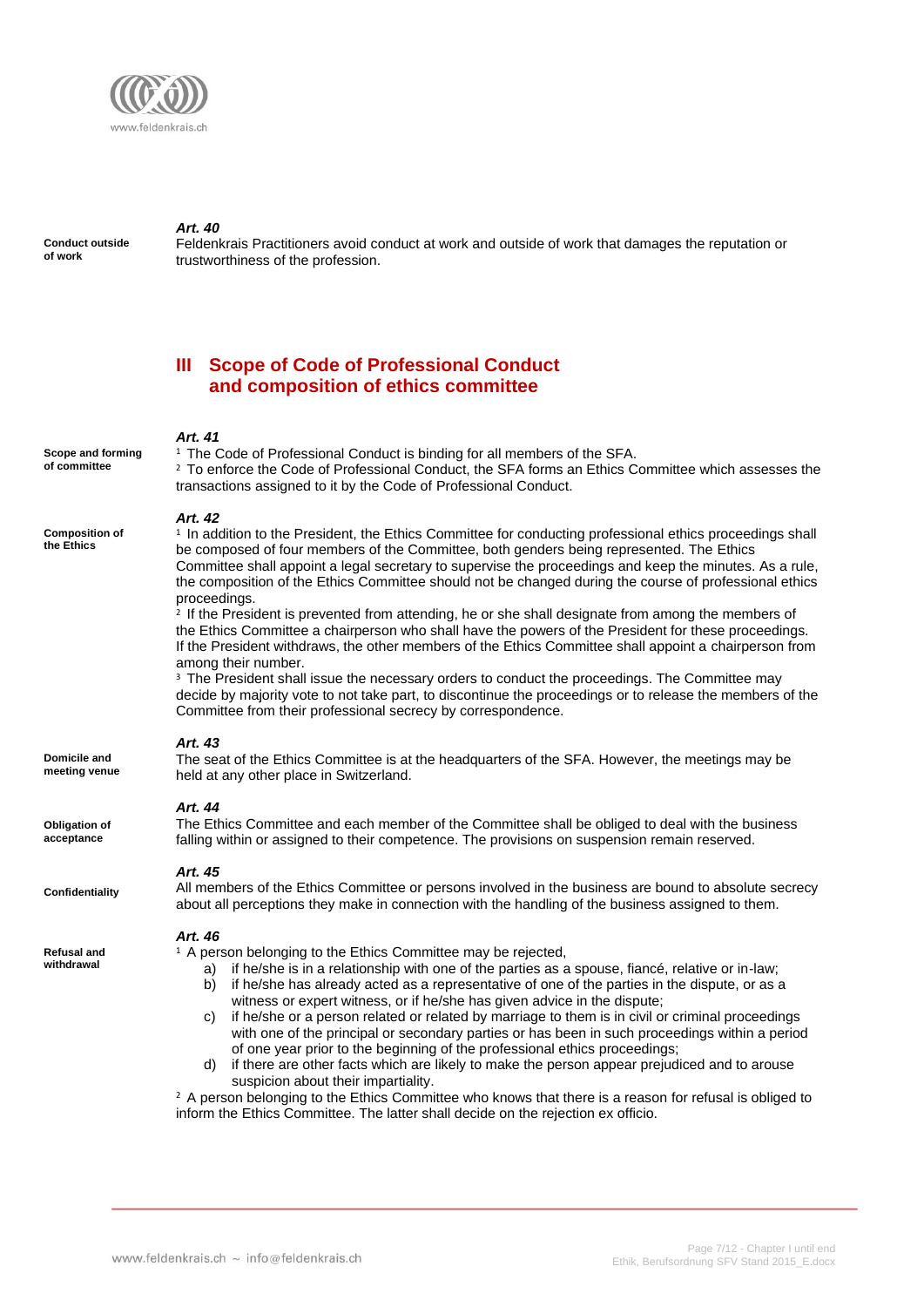

<sup>3</sup> If the decision is to reject the rejection, the parties are free to assert their right of rejection independently.

<sup>4</sup> The Ethics Committee shall decide on the rejection of a person, even when the parties involved have withdrawn and when involving substitute members.

# **IV Professional ethics proceedings**

# *Art. 47*

Professional Ethics Proceedings shall only be opened if the conduct for which the accused is accused does not date back more than five years at the time of filing the complaint.

#### *Art. 48*

A complaint shall only be acted upon if there is a legal interest in its assessment and if an infringement of the Code of Professional Ethics is claimed.

#### *Art. 49*

<sup>1</sup> If the complaint is withdrawn at any stage of the proceedings, or if the parties reach an agreement without the involvement of the Ethics Committee, the latter may nevertheless bring the proceedings to a close and take a decision if it finds that there has been a breach of the Code of Professional Ethics. <sup>2</sup> If the accused dies during the proceedings, if they declare their resignation from the SFA, or if the Ethics Committee finds, after the opening of the proceedings, that the facts brought to its attention are time-barred, it shall discontinue the proceedings.

#### *Art. 50*

<sup>1</sup> If criminal, civil or administrative proceedings are already pending before the ordinary courts, authorities or an arbitration tribunal in respect of the facts brought to light, the Ethics Committee shall suspend the proceedings until a final decision or an order of termination has been issued by the court or authority.

<sup>2</sup> The parties are obliged to inform the Ethics Committee at any time about the status of these proceedings and to submit the complete decisions.

#### *Art. 51*

A party may only be represented or defended in the proceedings by its legal representatives in the case of minor children or persons under guardianship. **Representation of parties and legal aid**

#### *Art. 52*

**Advance on costs**

<sup>1</sup> The parties shall pay an advance on costs and expenses for the procedural steps and evidence measures they have initiated and shall increase such advance on request, as determined by the Ethics Committee.

<sup>2</sup> If the advance payment of costs is not made, the action is omitted to the detriment of the defaulting party. If the complainant does not pay the advance on costs imposed on them or does not do so in time, the complaint shall not be acted upon.

<sup>3</sup> In exceptional cases, the Ethics Committee of a party may waive the obligation to make an advance payment.

#### *Art. 53*

**Inspection obligations**

The Ethics Committee shall establish the facts of the case ex officio. It may, at any stage of the proceedings, take such ruling of evidence as it deems necessary to supplement or establish the facts of the case.

**Limitation period**

**Withdrawal of complaint and settlement; death, retiring from the association**

**Suspension of proceedings**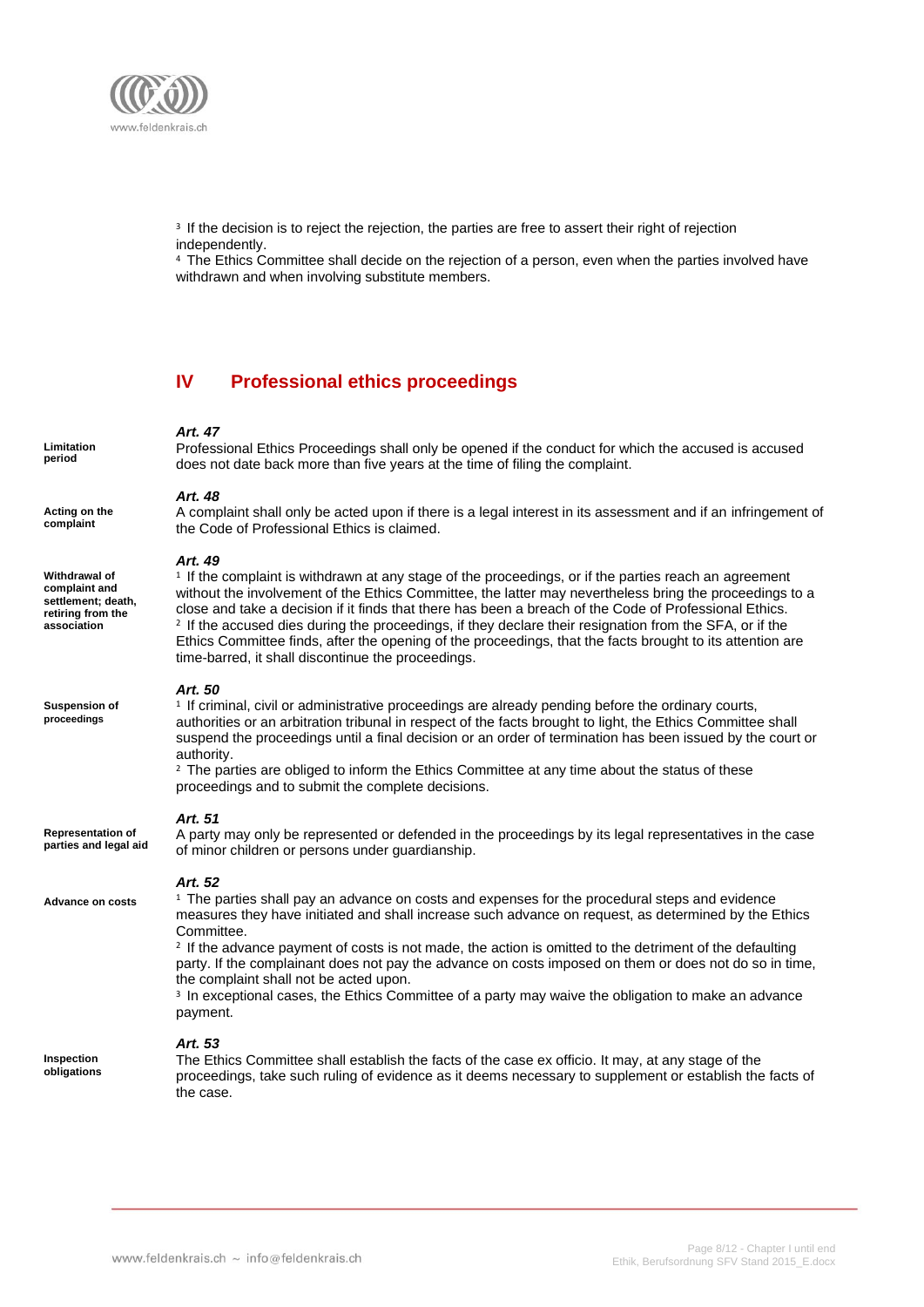

| The public                                 | Art. 54<br>The public is excluded from all parts of the association.                                                                                                                                                                                                                                                                                                                                                                                                                                                                                                                                                                                                                                                                                                 |
|--------------------------------------------|----------------------------------------------------------------------------------------------------------------------------------------------------------------------------------------------------------------------------------------------------------------------------------------------------------------------------------------------------------------------------------------------------------------------------------------------------------------------------------------------------------------------------------------------------------------------------------------------------------------------------------------------------------------------------------------------------------------------------------------------------------------------|
| Complaint                                  | Art. 55<br><sup>1</sup> Every member and every body of the SFA is entitled to file a complaint with the Ethics Committee<br>against one or more SFA members mentioned by name for conduct unworthy of their profession.<br><sup>2</sup> In the case of complaints from outsiders, the Executive Board of the SFA decides whether the matter<br>should be referred to the Ethics Committee for the opening of professional ethics proceedings. The<br>Executive Board informs the complainant of its decision in writing without further explanation.<br><sup>3</sup> If the Ethics Committee becomes aware of a violation of the Code of Professional Ethics, it will open<br>professional ethics proceedings ex officio.                                            |
| Submitting a<br>complaint                  | Art. 56<br><sup>1</sup> The application for the initiation of proceedings must be submitted by the complainant to the<br>Secretariat of the SFA for the attention of the Ethics Committee by submitting a written and signed<br>complaint in three copies.<br><sup>2</sup> The Secretariat shall immediately refer the complaint to the Ethics Committee.<br><sup>3</sup> The complaint shall set out in full and in a concise manner the facts alleged against the accused, and it<br>shall mention all evidence. Documents shall be enclosed if they are in the possession of the<br>complainant. The request for sanctions shall be inadmissible. Complaints containing such requests must<br>be rejected by the Ethics Committee with a request for improvement. |
| Opinion                                    | Art. 57<br>The complainant shall be served a duplicate of the complaint, setting a reasonable deadline for the<br>submission of a written opinion in triplicate. The opinion shall specify the evidence. Documents are to be<br>enclosed if they are in the possession of the accused.                                                                                                                                                                                                                                                                                                                                                                                                                                                                               |
| <b>Further</b><br>exchange of<br>documents | Art. 58<br>The parties are entitled to a written reply and rejoinder. These submissions shall be submitted in<br>triplicate.                                                                                                                                                                                                                                                                                                                                                                                                                                                                                                                                                                                                                                         |
| Consequenc                                 | Art. 59<br>If one of the parties fails to submit a written statement before a final deadline set by the Ethics<br>Committee, or submits it too late despite a reminder, the Ethics Committee shall decide on the basis of<br>the written statements and the files received before such a deadline.                                                                                                                                                                                                                                                                                                                                                                                                                                                                   |
| Agreement                                  | Art. 60<br>Once the exchange of documents has been completed, the President of the Ethics Committee may<br>summon the parties to a settlement hearing and bring about an agreement.                                                                                                                                                                                                                                                                                                                                                                                                                                                                                                                                                                                  |
| Summons to the<br>main hearing             | Art. 61<br>If a higher interest of the Association opposes the termination of proceedings by means of a settlement or<br>if achieving a settlement solution seems to have no prospect of success, the President shall summon the<br>parties to the main hearing. The summons shall be issued at least ten days in advance.                                                                                                                                                                                                                                                                                                                                                                                                                                           |
| <b>Circulating and</b><br>inspecting files | Art. 62<br><sup>1</sup> Before the main hearing, the files should be circulated among the members of the Ethics Committee.<br><sup>2</sup> The parties shall be granted access to the files at the seat of the Ethics Committee at all stages of the<br>Proceedings. Files may only be released with the permission of the President of the Ethics Committee.                                                                                                                                                                                                                                                                                                                                                                                                        |
| <b>Obligation to</b><br>appear             | Art. 63<br><sup>1</sup> The parties are obliged to appear in person before the Ethics Committee if they receive a summons.<br><sup>2</sup> If one of the parties refuses to comply with the summons to appear before the Ethics Committee, or if<br>the party fails to appear without compelling reason, the Ethics Committee may conduct the proceedings                                                                                                                                                                                                                                                                                                                                                                                                            |

without the latter on the basis of the files and the submissions of the other party present.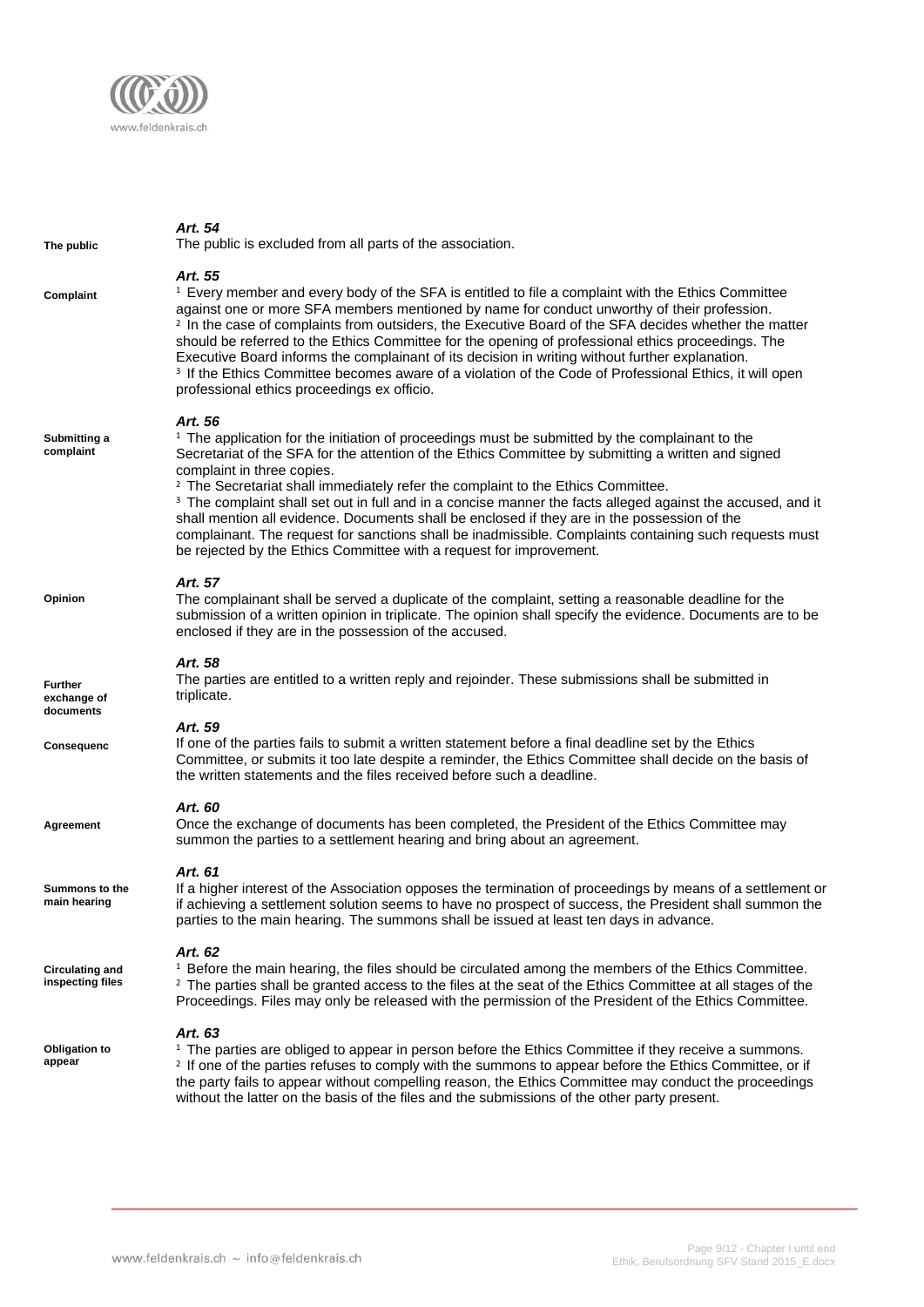

*Art. 64* The correctness of the facts are proven by means of a) Documents b) Witnesses c) Experts d) Visual inspection e) Examination of the parties *Art. 65* <sup>1</sup> Every member of the SFA is obliged to appear as a witness upon summons by the Ethics Committee and to testify truthfully. <sup>2</sup> The witness may refuse to testify. a) if she or he is related by blood or marriage or has economic connection to one of the parties, b) if she or he would have to violate their own obligations to maintain patient confidentiality, c) if the statement could be detrimental to him or her. <sup>3</sup> The witness shall be informed before the hearing of the duties of the witness and the right to refuse to give evidence. *Art. 66*  $1$  The Ethics Committee designates the experts, prepares the questions to be answered in the report and informs the parties. Anyone who could be rejected as a member of the Ethics Committee may not be called in as an expert. <sup>2</sup> As a rule, the experts submit their report in writing. If they are questioned orally, the same rules shall apply as for the examination of witnesses. <sup>3</sup> The parties have the right to put supplementary questions to the experts through the Ethics Committee. *Art. 67* The parties have to answer the posed questions truthfully and without any digressions. *Art. 68*  $1$  The statements of the parties, witnesses and experts are briefly recorded. The minutes of the hearings shall be dated and signed by the persons questioned as well as by the President of the Ethics Committee and the keeper of the minutes. <sup>2</sup> The minutes shall be written by hand or typewriter and signed immediately after the interrogation. Hand-written minutes must be cleared up and copied out within ten days and signed by the keeper of the minutes. *Art. 69* <sup>1</sup> As a rule, evidence must be taken before the entire Ethics Committee and before the parties. The **Evidence Witnesses Experts Examination of the parties Taking Minutes**

parties are to be informed in good time of the date of an inspection or hearing.

<sup>2</sup> The Ethics Committee shall be entitled to reject evidence which it deems to be superfluous on the basis of the state of the files and its own knowledge of the case, or to use evidence which has not been

**evidence**

invoked by the parties.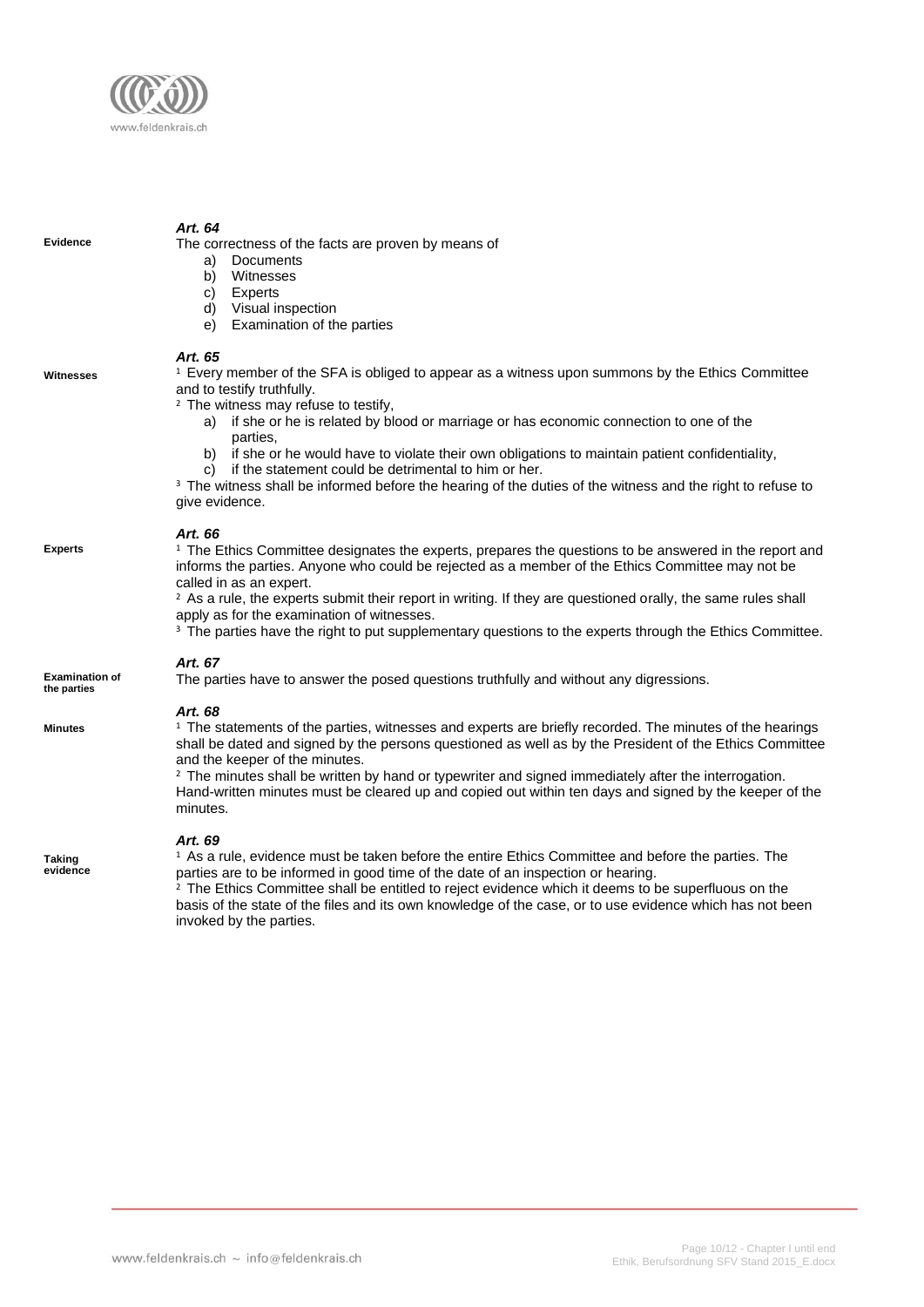

**Party presentations**

**Assessment of evidence and decision**

#### *Art. 71*

Upon completion of the evidence, the parties have the right to present the evidence twice.

#### <sup>1</sup> The Ethics Committee then proceeds to secret deliberations. In doing so, it acknowledges the result of the taking of evidence and makes the decision on the basis of its free conviction gained from the main hearing and the files. The decision is either acquittal or a declaration of guilt.

<sup>2</sup> The decision must be immediately communicated orally to the parties and reasons must be given. <sup>3</sup> Within five days of the main hearing, the parties and the Executive Board of the SFA must be informed in writing of the decision. With the consent of the parties, the opening of the proceedings can only be made in writing.

- <sup>4</sup> The decision shall contain:
	- a) the names of the members of the Ethics Committee who made the decision,
	- b) the names of the parties,
	- c) the date of the decision,
	- d) the decision on acquittal or conviction with the designation of the written or unwritten professional duties which have been violated,
	- e) the sanction imposed in the event of a conviction,
	- f) the cost settlement.
- <sup>5</sup> Comments on the facts of the case are not included in the decision.

6 In any case, the decision must be substantiated in writing within 30 days. The written reasons must be communicated to the parties.

#### *Art. 72*

The Ethics Committee may order one or both parties or the SFA to pay the costs of the proceedings. No compensation will be awarded to either party.

#### *Art. 73*

 $1$  The decisions of the Ethics Committee and the sanctions imposed, including exclusion from the association, are final and subject to an appeal before an ordinary court.

 $2$  A legal challenge to the decisions of the Ethics Committee must be made at the seat of the Association by means of an action directed against the Association and not against the Ethics Committee or its members.

<sup>3</sup> If a decision of the Ethics Committee is overturned by a court of law, the Ethics Committee may resume the professional ethics proceedings, remedying the deficiencies complained of by the court, and issue a new decision.

# **Sanctions**

#### *Art. 74*

Both the objective severity of the infringement and the extent of the fault are decisive for the imposition of sanctions in the case of a conviction.

#### *Art. 75*

- $1$  The following sanctions may be imposed:
	- a) reprimand;
	- b) reprimand with the condition of attendance for supervision or counselling;
	- c) withdrawal of the SFA certificate for a limited period of time;
	- d) exclusion from the association.
- <sup>2</sup> The imposition of sanctions other than those mentioned or their accumulation is not permitted.

**proceedings**

**Cost of** 

#### **Final decision and legal challenge**

**Imposing sanctions**

**Sanctions**